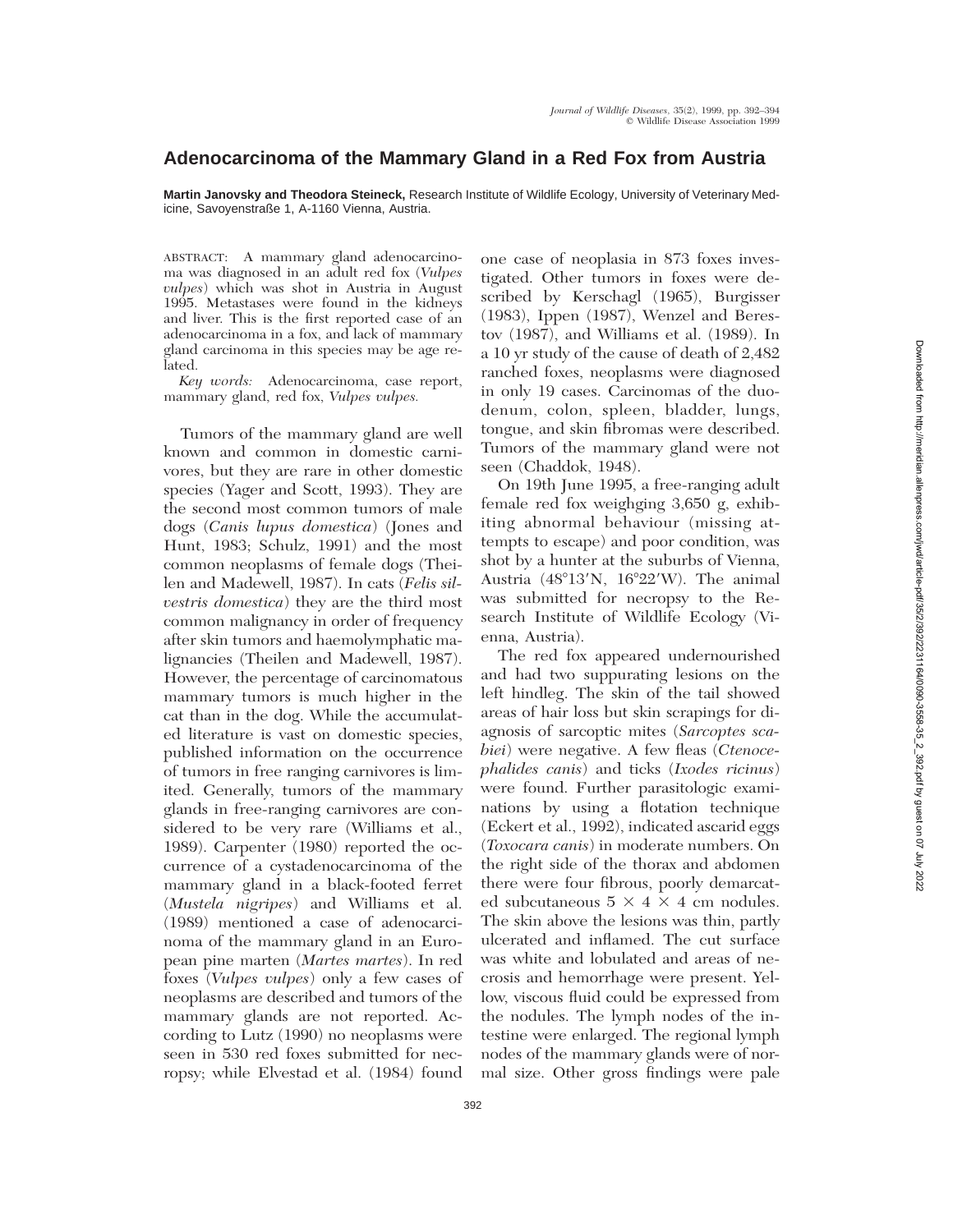

FIGURE 1. Mammary gland. Ductular structure of the neoplastic tissue. H&E. Bar = 40  $\mu$ m.

muscles, swollen spleen and liver, and a turgid gall bladder. The kidneys appeared pale red, the heart had low-grade hypertrophy. The uterus and the ovaries were inactive and appeared normal.

Tissue samples of the mammary gland, lung, heart, liver, kidney, lymph nodes, and the spleen were fixed in 8% formalin, embedded in celloidin, sectioned, and stained with hematoxylin and eosin. In the mammary gland multiple foci of neoplastic epithelial cells forming ductular structures as well as solid formation of cells were evident (Fig. 1). Tumor cells were surrounded by fibrous connective tissue and necrosis was widespread. Tumor cells had large, pleomorphic nuclei, the mitotic index was low. Due to the partly ductular structure of neoplastic tissue, the tumor in the mammary gland was classified as adenocarcinoma. We found similar tumor cells also in the cortex of kidneys surrounding the glomeruli and in the interstitium partly compressing the lumen of tubuli. Some cross-sections of tubuli contained pale blue to dark blue masses resembling foci of calcification. In the liver, tumor cells could be seen near the blood vessels, and cells with swollen nuclei or with karyorhexis were disseminated throughout the liver.

In spite of the high number of red foxes submitted for veterinary investigations in Europe due to rabies control measures, reports of tumors are rare in this species. This is the first report of tumors of the mammary gland. This absence of reports in red foxes is surprising, since the incidence of mammary gland tumors is very high in domestic dogs (Moulton, 1978). One possible explanation could be that tumors of the mammary gland remain undetected because in red foxes sent in for rabies control measures the whole carcass is not examined routinely. Alternatively, most free ranging red foxes may not become old enough to develop tumors of the mammary gland. It is well known that the risk of cancer is negligible in younger animals, but becomes much higher in older individuals.

## **LITERATURE CITED**

- BURGISSER, H. 1983. Compte-rendu sur les maladies des animaux sauvages de 1975 a` 1982. Schweiz. Arch. Tierheilk. 125: 519–527.
- CARPENTER, J. W., J. P. DAVIDSON, M. N. NOVILLA, AND J. C. M. HUANG. 1980. Metastatic papillary cystadenocarcinoma of the mammary gland in a black-footed ferret. Journal of Wildlife Diseases 16: 587–592.
- CHADDOCK, T. T. 1948. Veterinary problems in the fur ranch. Veterinary medicine 43: 13.
- ELVESTAD, K., V. HENRIQUES, AND J. KROUSTRUP. 1984. Insulinproducing islet cell tumor in an extopic pancreas of a Red Fox (*Vulpes vulpes*). Journal of Wildlife Diseases. 20: 70–72.
- ECKERT, J., M. ROMMEL, E. KUTZER, AND H.-J. BÜRGER. 1992. Allgemeines. *In* Veterinaermedizinische Parasitologie, 4th Edition, J. Eckert (ed.). Verlag Paul Parey, Berlin, Germany, pp. 1– 104.
- IPPEN, R. 1987. Geschwülste. *In* Krankheiten des jagdbaren Wildes, 1rst Edition, R. Ippen, S. Nickel, and H. D. Schröder (eds.). Deutscher Landwirtschaftsverlag, Berlin, Germany, pp. 53– 63.